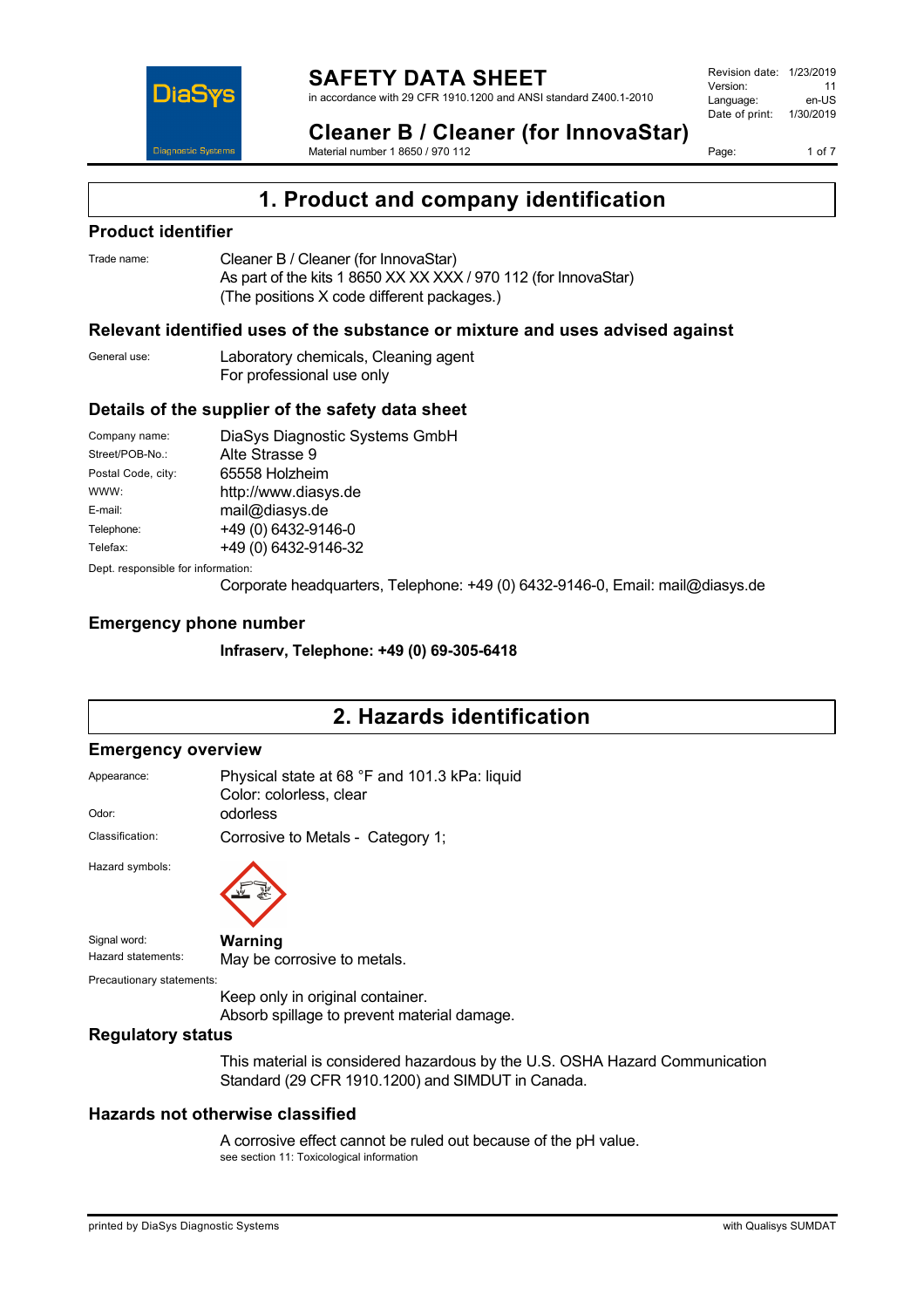

Page: 2 of 7

**Cleaner B / Cleaner (for InnovaStar)** Material number 1 8650 / 970 112

## **3. Composition / Information on ingredients**

Chemical characterization: Aqueous solution

Relevant ingredients:

| CAS No. | Designation                                | Content | Classification                                                     |
|---------|--------------------------------------------|---------|--------------------------------------------------------------------|
|         | $  CAS 1310-73-2$ Sodium hydroxide < 0.5 % |         | Corrosive to Metals - Category 1. Skin Corrosion -<br>Category 1A. |

| 4. First aid measures |  |
|-----------------------|--|
|-----------------------|--|

| General information:    | If medical advice is needed, have product container or label at hand.                                                                                                                                                                      |
|-------------------------|--------------------------------------------------------------------------------------------------------------------------------------------------------------------------------------------------------------------------------------------|
| In case of inhalation:  | Provide fresh air. In case of respiratory difficulties seek medical attention.                                                                                                                                                             |
| Following skin contact: | After contact with skin, wash immediately with plenty of water. Take off contaminated<br>clothing and wash it before reuse. Seek medical attention.                                                                                        |
| After eye contact:      | Immediately flush eyes with plenty of flowing water for 10 to 15 minutes holding eyelids<br>apart. Remove contact lenses, if present and easy to do. Continue rinsing. Subsequently<br>seek the immediate attention of an ophthalmologist. |
| After swallowing:       | Rinse mouth immediately and drink plenty of water. Never give anything by mouth to an<br>unconscious person. Immediately get medical attention.                                                                                            |
|                         |                                                                                                                                                                                                                                            |

### **Most important symptoms/effects, acute and delayed**

A corrosive effect cannot be ruled out because of the pH value. Can cause skin, eye and respiratory tract irritation.

### **Information to physician**

Treat symptomatically.

### **5. Fire fighting measures**

Flash point/flash point range:

not combustible Auto-ignition temperature: No data available

Suitable extinguishing media:

Product is non-combustible. Extinguishing materials should therefore be selected according to surroundings.

### **Specific hazards arising from the chemical**

Fires in the immediate vicinity may cause the development of dangerous vapors.

Protective equipment and precautions for firefighters:

In case of surrounding fires: Wear self-contained breathing apparatus.

Additional information: Do not allow fire water to penetrate into surface or ground water.

### **6. Accidental release measures**

Personal precautions: Avoid contact with the substance. Do not breathe vapor or spray. Wear appropriate protective equipment. Provide adequate ventilation. Take off contaminated clothing and wash it before reuse. Keep unprotected people away.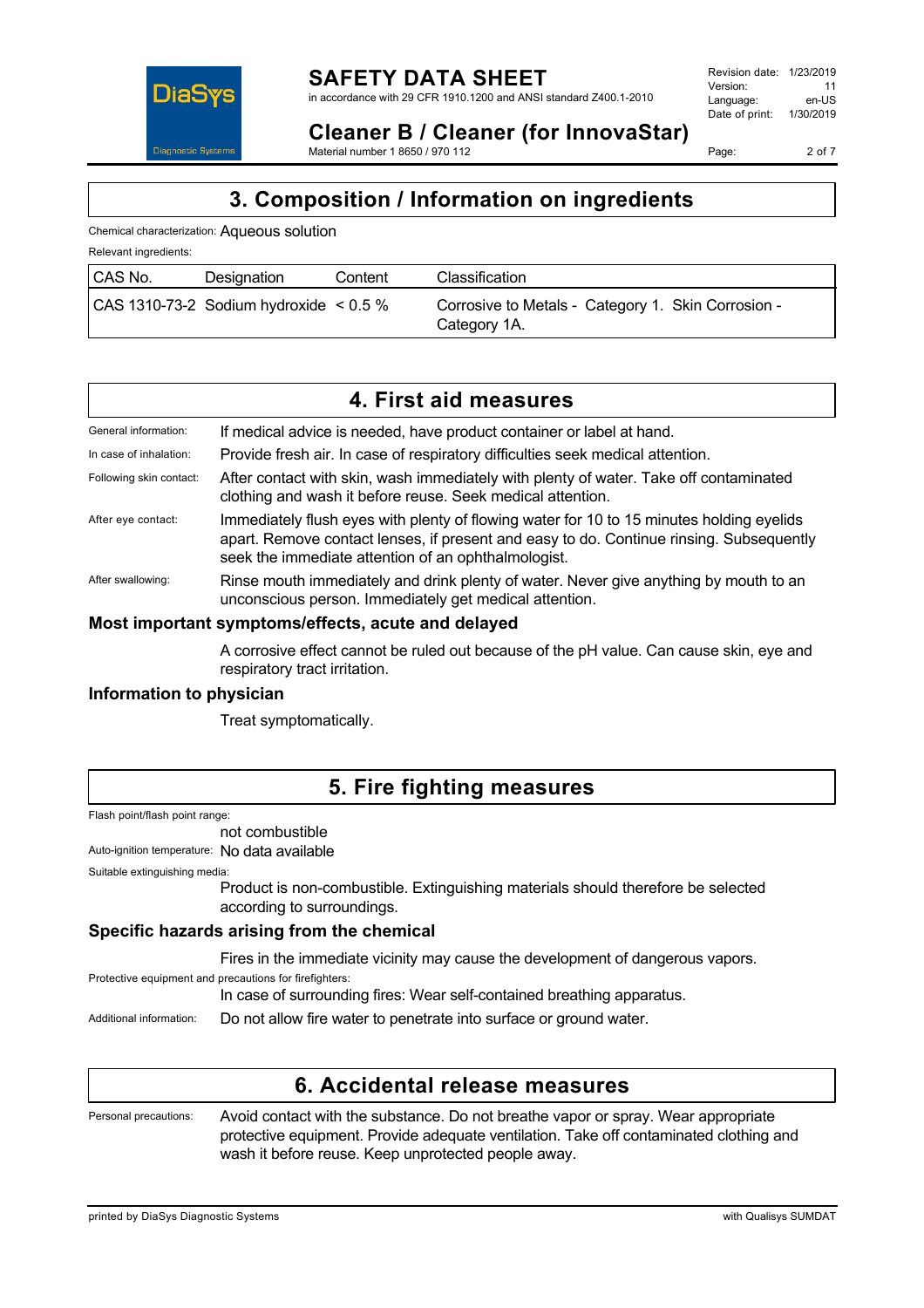

in accordance with 29 CFR 1910.1200 and ANSI standard Z400.1-2010

Page: 3 of 7

**Cleaner B / Cleaner (for InnovaStar)** Material number 1 8650 / 970 112

Environmental precautions:

Do not allow to penetrate into soil, waterbodies or drains.

Methods for clean-up: Soak up with absorbent materials such as sand, siliceus earth, acid- or universal binder. Store in special closed containers and dispose of according to ordinance. Wash spill area with plenty of water.

### **7. Handling and storage**

### **Handling**

Advices on safe handling: Provide adequate ventilation, and local exhaust as needed. Avoid contact with skin and eyes. Wear appropriate protective equipment. Do not breathe vapor or spray. Wash hands before breaks and after work. Do not eat, drink or smoke when using this product. Take off contaminated clothing and wash it before reuse. Have eye wash bottle or eye rinse ready at work place.

#### **Storage**

Requirements for storerooms and containers:

Keep container tightly closed. Store at room temperature. Unsuitable materials: Aluminium, tin, zinc.

Hints on joint storage: Do not store together with: Aluminium, tin, zinc.

### **8. Exposure controls / personal protection**

#### **Exposure guidelines**

Occupational exposure limit values:

| CAS No.   | Designation      | Type                                                         | Limit value                                                    |
|-----------|------------------|--------------------------------------------------------------|----------------------------------------------------------------|
| 1310-73-2 | Sodium hydroxide | USA: ACGIH: Ceiling<br>USA: NIOSH: Ceiling<br>USA: OSHA: TWA | $2 \text{ mg/m}^3$<br>$2 \text{ mg/m}^3$<br>$2 \text{ mg/m}^3$ |

### **Engineering controls**

Provide adequate ventilation, and local exhaust as needed. See also information in chapter 7, section storage.

### **Personal protection equipment (PPE)**

| Eye/face protection             | Tightly sealed goggles according to OSHA Standard - 29 CFR: 1910.133 or ANSI<br>Z87.1-2010.                                                                                                                                                                                            |
|---------------------------------|----------------------------------------------------------------------------------------------------------------------------------------------------------------------------------------------------------------------------------------------------------------------------------------|
| Skin protection                 | Wear suitable protective clothing.                                                                                                                                                                                                                                                     |
|                                 | Protective gloves according to OSHA Standard - 29 CFR: 1910.138.<br>Glove material: Nitrile rubber.<br>Breakthrough time: > 480 min.<br>Observe glove manufacturer's instructions concerning penetrability and breakthrough time.                                                      |
| Respiratory protection:         | Provide adequate ventilation.                                                                                                                                                                                                                                                          |
| General hygiene considerations: |                                                                                                                                                                                                                                                                                        |
|                                 | Avoid contact with skin and eyes. Do not breathe vapor or spray. Wash hands before<br>breaks and after work. Do not eat, drink or smoke when using this product. Take off<br>contaminated clothing and wash it before reuse. Have eye wash bottle or eye rinse ready<br>at work place. |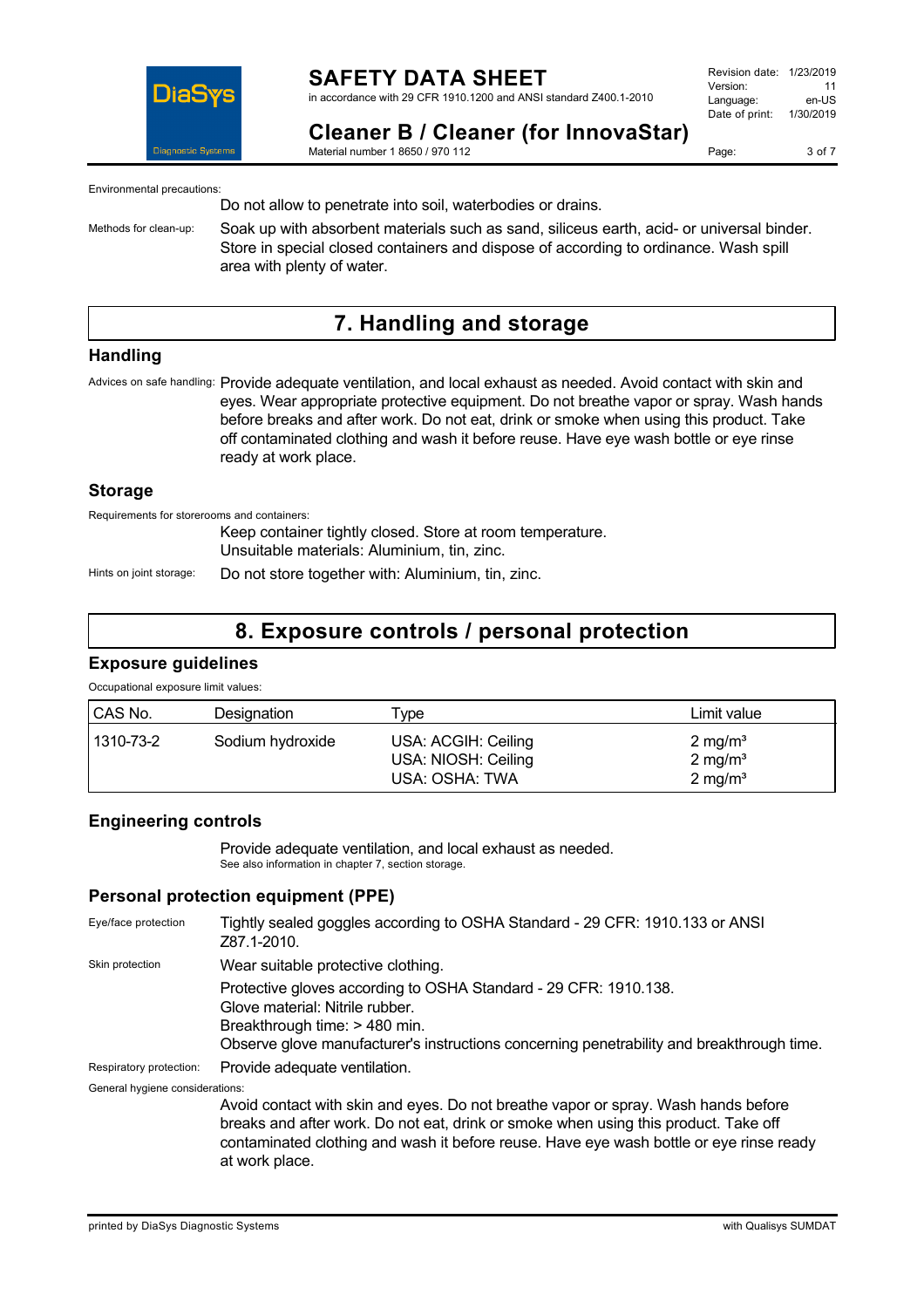

in accordance with 29 CFR 1910.1200 and ANSI standard Z400.1-2010

**Cleaner B / Cleaner (for InnovaStar)** Material number 1 8650 / 970 112

Revision date: 1/23/2019 Version: 11<br>
Language: en-US Language: Date of print: 1/30/2019

Page: 4 of 7

## **9. Physical and chemical properties**

### **Information on basic physical and chemical properties**

| Appearance:                              | Physical state at 68 °F and 101.3 kPa: liquid<br>Color: colorless, clear |
|------------------------------------------|--------------------------------------------------------------------------|
| Odor:                                    | odorless                                                                 |
| Odor threshold:                          | No data available                                                        |
| pH value:                                | at 68 °F: approx. 12.7                                                   |
| Melting point/freezing point:            | No data available                                                        |
| Initial boiling point and boiling range: | No data available                                                        |
| Flash point/flash point range:           | not combustible                                                          |
| Evaporation rate:                        | No data available                                                        |
| Flammability:                            | No data available                                                        |
| Explosion limits:                        | No data available                                                        |
| Vapor pressure:                          | No data available                                                        |
| Vapor density:                           | No data available                                                        |
| Density:                                 | at 68 $\degree$ F: approx. 1 g/mL                                        |
| Water solubility:                        | at $68 °F$ : soluble                                                     |
| Partition coefficient: n-octanol/water:  | No data available                                                        |
| Auto-ignition temperature:               | No data available                                                        |
| Thermal decomposition:                   | No data available                                                        |
| Additional information:                  | No data available                                                        |

## **10. Stability and reactivity**

| Reactivity:                        | May be corrosive to metals.                                                                    |
|------------------------------------|------------------------------------------------------------------------------------------------|
| Chemical stability:                | Stable under recommended storage conditions.                                                   |
| Possibility of hazardous reactions | No hazardous reaction when handled and stored according to provisions.                         |
| Conditions to avoid:               | Protect against heat /sun rays.                                                                |
| Incompatible materials:            | Aluminium, tin, zinc                                                                           |
| Hazardous decomposition products:  | No hazardous decomposition products when regulations for storage and handling are<br>observed. |
| Thermal decomposition:             | No data available                                                                              |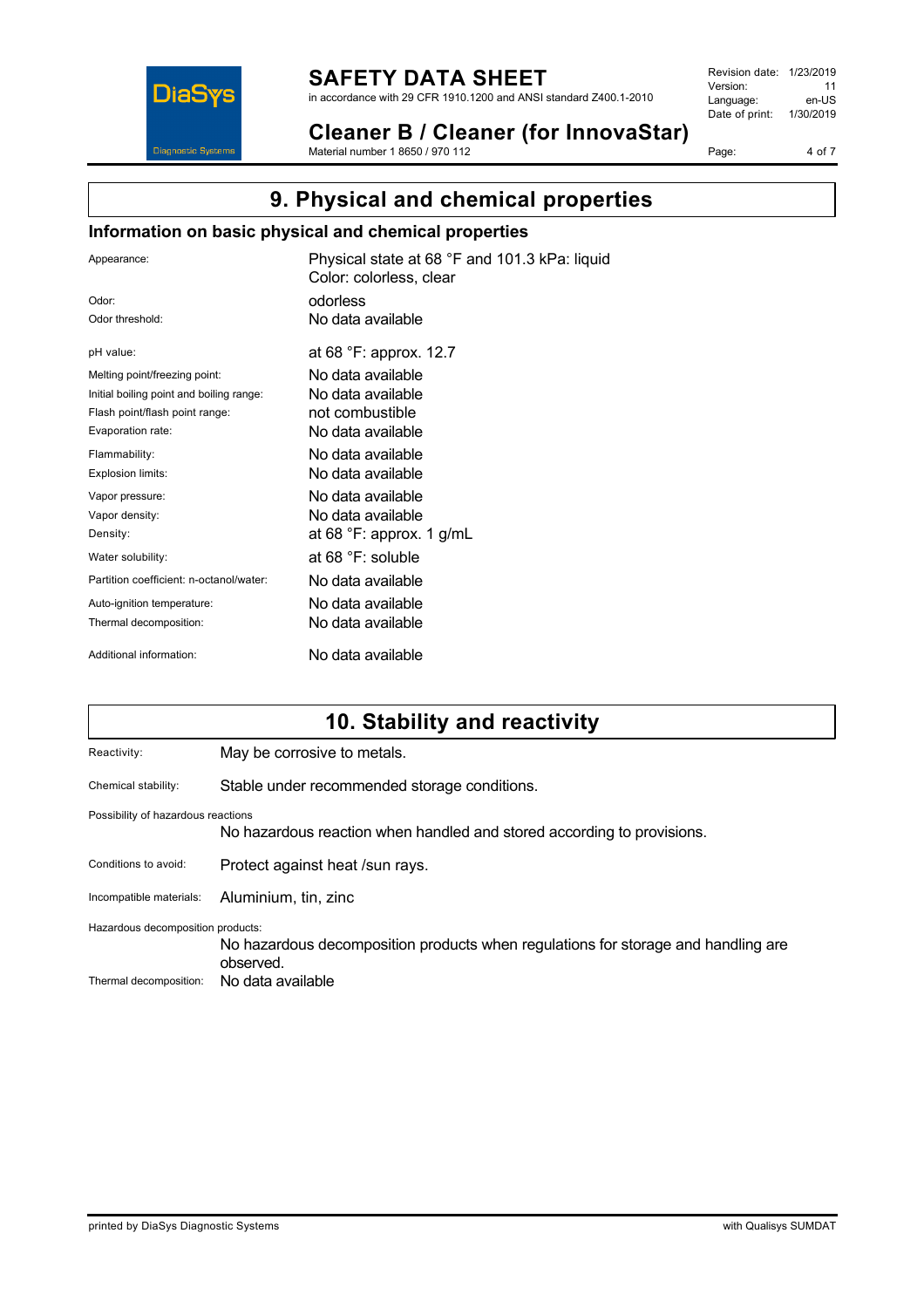

in accordance with 29 CFR 1910.1200 and ANSI standard Z400.1-2010

Revision date: 1/23/2019 Version: 11<br>Language: en-LIS Language: Date of print: 1/30/2019

Page: 5 of 7

**Cleaner B / Cleaner (for InnovaStar)** Material number 1 8650 / 970 112

## **11. Toxicological information**

### **Toxicological tests**

Toxicological effects: Acute toxicity (oral): Lack of data. Acute toxicity (dermal): Lack of data. Acute toxicity (inhalative): Lack of data. Skin corrosion/irritation: Lack of data. Serious eye damage/irritation: Lack of data. Sensitisation to the respiratory tract: Lack of data. Skin sensitisation: Lack of data. Germ cell mutagenicity/Genotoxicity: Lack of data. Carcinogenicity: Lack of data. Reproductive toxicity: Lack of data. Effects on or via lactation: Lack of data. Specific target organ toxicity (single exposure): Lack of data. Specific target organ toxicity (repeated exposure): Lack of data. Aspiration hazard: Lack of data.

#### **Symptoms**

A corrosive effect cannot be ruled out because of the pH value. Can cause skin, eye and respiratory tract irritation.

## **12. Ecological information**

### **Ecotoxicity**

Aquatic toxicity: Harmful effects on water organisms by modification of pH-value. Effects in sewage plants: Does not cause biological oxygen deficit.

### **Mobility in soil**

No data available

### **Persistence and degradability**

Further details: No data available

### **Additional ecological information**

General information: Do not allow to enter undiluted resp. in large quantities into surface water or into drains.

### **13. Disposal considerations**

#### **Product**

Recommendation: Dispose of waste according to applicable legislation.

### **Contaminated packaging**

Recommendation: Dispose of waste according to applicable legislation. Non-contaminated packages may be recycled.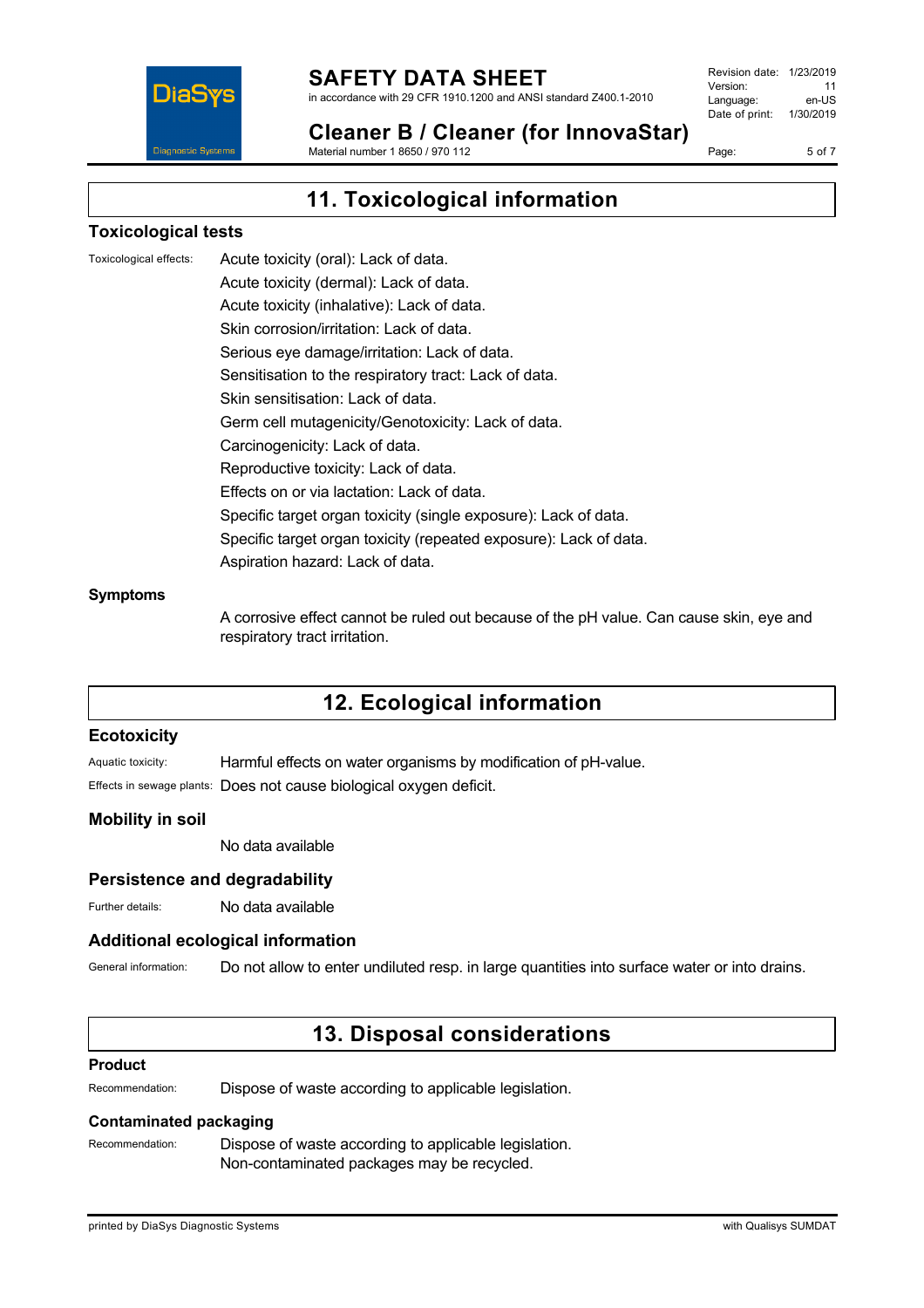

in accordance with 29 CFR 1910.1200 and ANSI standard Z400.1-2010

| 1/23/2019 |
|-----------|
| 11        |
| en-US     |
| 1/30/2019 |
|           |

Page: 6 of 7

### **Cleaner B / Cleaner (for InnovaStar)** Material number 1 8650 / 970 112

**14. Transport information**

# **USA: Department of Transportation (DOT)**

|                                                   | Identification number:             | UN1824                             |
|---------------------------------------------------|------------------------------------|------------------------------------|
|                                                   | Proper shipping name:              | UN 1824, SODIUM HYDROXIDE SOLUTION |
|                                                   | Hazard class or Division:          | 8                                  |
|                                                   | Packing Group:                     | Ш                                  |
|                                                   | Labels:                            | 8                                  |
|                                                   | Special provisions:                | IB3, N34, T4, TP1                  |
|                                                   | Packaging - Exceptions:            | 154                                |
|                                                   | Packaging - Non-bulk:              | 203                                |
|                                                   | Packaging - Bulk:                  | 241                                |
| Quantity limitations - Passenger aircraft / rail: |                                    |                                    |
|                                                   |                                    | 5 L                                |
|                                                   | Quantity limitations - Cargo only: | 60 L                               |
|                                                   | Vessel stowage - Location:         | А                                  |
|                                                   | Vessel stowage - Other:            | 52.                                |
|                                                   |                                    |                                    |

### **Sea transport (IMDG)**

| UN number:                                                       | <b>UN 1824</b>                                                                                                                                                                                 |
|------------------------------------------------------------------|------------------------------------------------------------------------------------------------------------------------------------------------------------------------------------------------|
| Proper shipping name:                                            | UN 1824, SODIUM HYDROXIDE SOLUTION                                                                                                                                                             |
| Class or division, Subsidary risk:                               | Class 8, Subrisk -                                                                                                                                                                             |
| Packing Group:                                                   | Ш                                                                                                                                                                                              |
| EmS:                                                             | $F-A, S-B$                                                                                                                                                                                     |
| Special provisions:                                              | 223                                                                                                                                                                                            |
| Limited quantities:                                              | 5L                                                                                                                                                                                             |
| Excepted quantities:                                             | E <sub>1</sub>                                                                                                                                                                                 |
| Contaminated packaging - Instructions:                           | P001, LP01                                                                                                                                                                                     |
| Contaminated packaging - Provisions:                             |                                                                                                                                                                                                |
| <b>IBC</b> - Instructions:                                       | IBC03                                                                                                                                                                                          |
| <b>IBC - Provisions:</b>                                         |                                                                                                                                                                                                |
| Tank instructions - IMO:                                         |                                                                                                                                                                                                |
| Tank instructions - UN:                                          | T4                                                                                                                                                                                             |
| Tank instructions - Provisions:                                  | TP <sub>1</sub>                                                                                                                                                                                |
| Stowage and handling:                                            | Category A.                                                                                                                                                                                    |
| Segregation:                                                     | <b>SG35</b>                                                                                                                                                                                    |
| Properties and observations:                                     | Colourless liquid. Corrosive to aluminium, zinc and tin. Reacts with<br>ammonium salts, evolving ammonia gas. Causes burns to skin, eyes and<br>mucous membranes. Reacts violently with acids. |
| Marine pollutant:                                                | no                                                                                                                                                                                             |
| Segregation group:                                               | 18                                                                                                                                                                                             |
| Air transport (IATA)                                             |                                                                                                                                                                                                |
| UN/ID number:                                                    | <b>UN 1824</b>                                                                                                                                                                                 |
| Proper shipping name:                                            | UN 1824, SODIUM HYDROXIDE SOLUTION                                                                                                                                                             |
| Class or division, Subsidary risk:                               | Class 8                                                                                                                                                                                        |
| Packing Group:                                                   | III                                                                                                                                                                                            |
| Hazard label:                                                    | Corrosive                                                                                                                                                                                      |
| <b>Excepted Quantity Code:</b>                                   | E1                                                                                                                                                                                             |
| Passenger and Cargo Aircraft: Ltd.Qty.:                          | Pack.Instr. Y841 - Max. Net Qty/Pkg. 1 L                                                                                                                                                       |
| Passenger and Cargo Aircraft:                                    | Pack.Instr. 852 - Max. Net Qty/Pkg. 5 L                                                                                                                                                        |
| Pack.Instr. 856 - Max. Net Qty/Pkg. 60 L<br>Cargo Aircraft only: |                                                                                                                                                                                                |
| Special provisions:                                              | A3 A803                                                                                                                                                                                        |
| Emergency Response Guide-Code (ERG):                             | 8L                                                                                                                                                                                             |